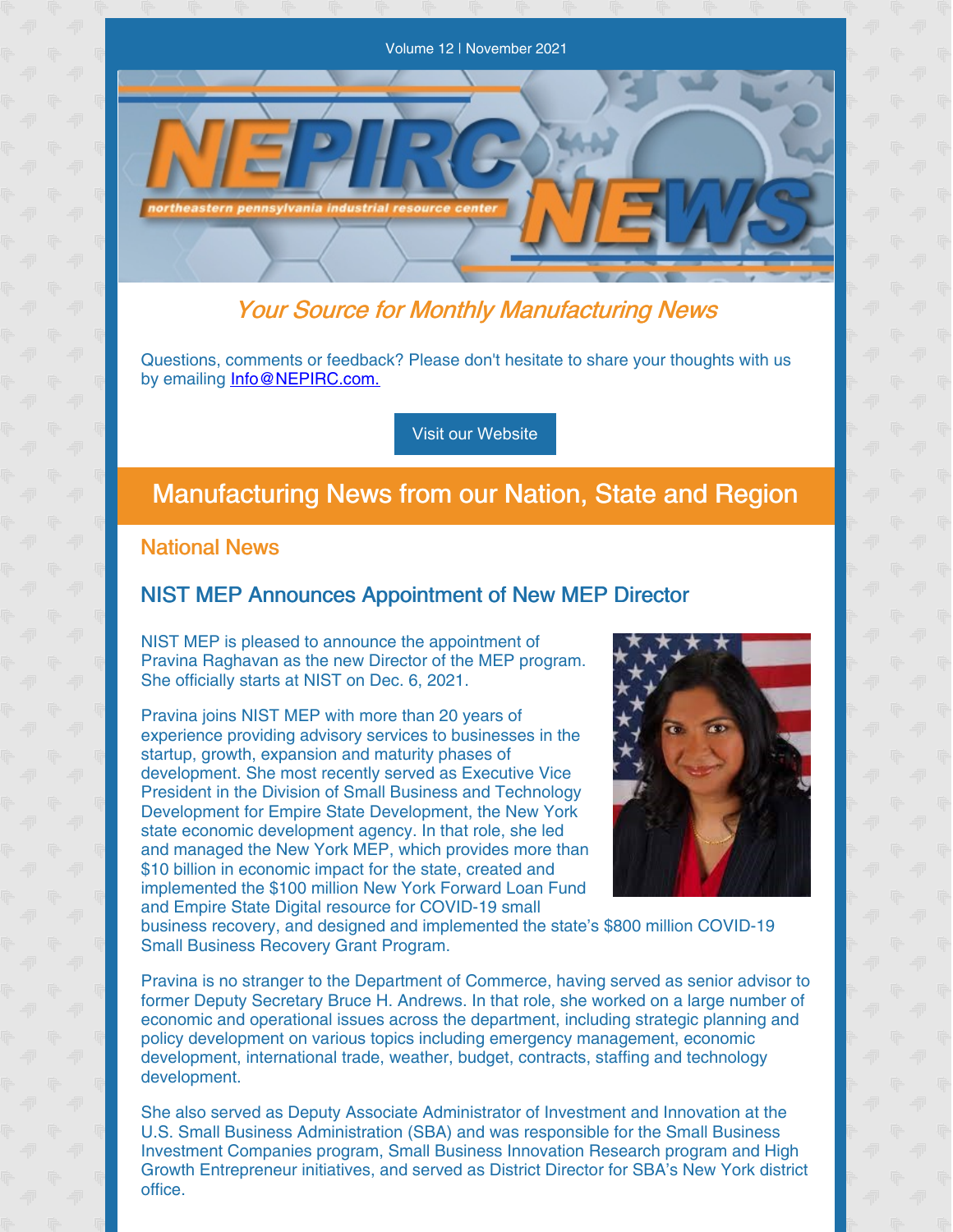Before joining the federal government, Pravina was a Vice President with MTV and BET Networks, a founder and owner of a global strategic advisory firm and Business Development Director for Misys PLC, one of the world's largest banking software companies. She was also an associate at Broadview International, a London investment bank and worked at AT&T in several finance and management roles, including her last five years as Mergers and Acquisitions Director for Europe and Asia. Pravina has a Master of Business Administration in finance from Seton Hall University and a Bachelor of Science in finance from The Pennsylvania State University.

### Opportunity to Inform DoD of Financing Policy for Small Businesses

George Mason [University](https://www2.gmu.edu/) (GMU) is conducting a study with the U.S. [Department](https://www.defense.gov/) of Defense (DoD) that examines financing obstacles facing small businesses. DoD does not have a clear picture of how small businesses get financing and under what terms, the payment terms they operate with when serving as a subcontractor, how they perceive cost accounting requirements and other related issues. GMU is looking for owners/CEOs and C-suite



executives of small businesses that conduct commercial and/or defense business to participate in a short survey to inform future DoD financing policy for small businesses. They are looking for firms that have annual revenues under \$30 million and less than 1,250 employees. The survey should take about 30 minutes to complete and will ask you about the financing and payment terms typically encountered in your business as well as your experience, if any, with government cost accounting. The data in this study will be confidential. [CLICK](https://gmusom.az1.qualtrics.com/jfe/form/SV_ezDOClaFs97I96e?utm_medium=email&utm_source=marketingcloud&utm_campaign=) HERE to take the survey.

#### State Update

#### PennTAP Announces Spring 2022 Grant Opportunities for the Learning Factory

Earlier this month, the [Pennsylvania](https://penntap.psu.edu/) Technical Assistance Program (PennTAP) released information about available opportunities with the [Learning](https://www.lf.psu.edu/) Factory for spring 2022.

The Learning Factory at Penn State provides



#### **LEARNING FACTORY**

undergraduate engineering students the chance to tackle real-world design problems utilizing classroom engineering design knowledge and tools. These projects, scoped and presented by sponsors, allow students to practically design or improve an idea that the business may not have the resources or manpower to tackle. Through the collaboration with the Learning Factory program, PennTAP can provide needed technical assistance to help move company ideas forward through design, proof-of-concept, testing and prototype assistance. There is a \$3,500 donation needed to sponsor a team of four to six senior engineering students for a 15-week semester project.

For spring 2022, PennTAP his offering the following:

- PSU's Smeal College of Business' Farrell Center for Corporate Innovation and Entrepreneurship has generously provided funding to PennTAP for fall 2021 and spring 2022. With the remaining monies, PennTAP is able to fund five projects at 100%.
- PennTAP continues to have matching foundation funds to sponsor four projects at 50%. The organization prefers the grant is use for a small, mid-sized company.

Each of these programs require a short application to be completed by the company. Project proposals are due by December 19<sup>th</sup>. Should you have questions, please email Eric Esoda, NEPIRC President & CEO, at [Eric@NEPIRC.com](mailto:Eric@NEPIRC.com).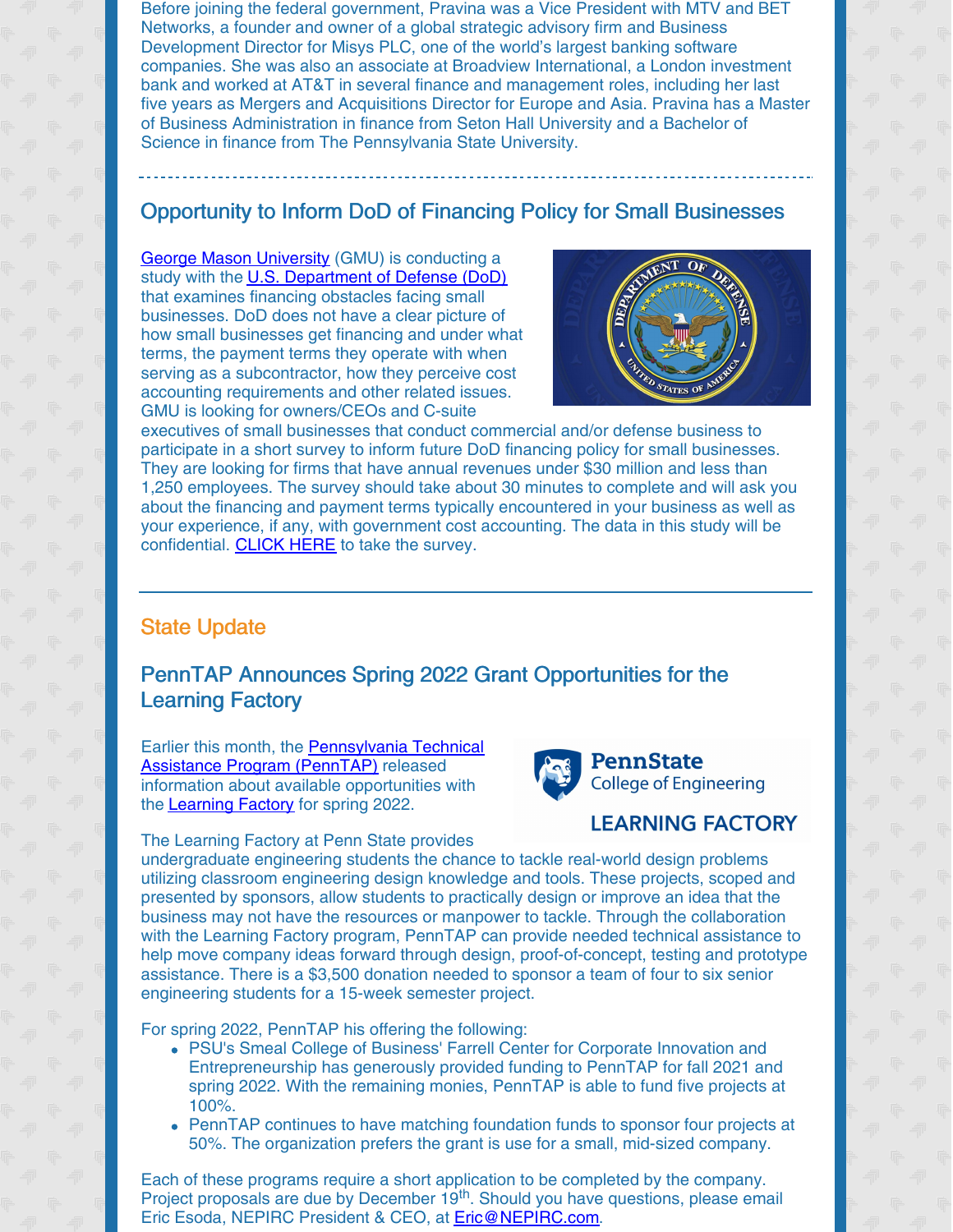#### Regional News

### Praxis Modular to Build the Largest Volumetric Modular Facility in North America in Luzerne County

Praxis [Modular](https://praxismodular.com/), headquartered in New York City, recently announced that it plans to open a massive modular factory in the former Sears warehouse in the Hanover Industrial Estates in Luzerne County. The 275,000-square-foot facility would be the largest volumetric modular facility in North America!

About 120 new jobs will be created at the location where Praxis will produce wood, light



gauge steel or structural steel modules for projects throughout the northeastern United States. This is excellent news for our region, and NEPIRC is thrilled that Praxis Modular chose to locate its facility in northeastern PA!

If your company has great news you'd like us to share with our manufacturing community, please contact Chelsey Coslett, NEPIRC's Manager of Marketing & Stakeholder Engagement, at [Chelsey@NEPIRC.com](mailto:Chelsey@NEPIRC.com).

## NEPIRC News

#### Senator Bob Casey Visits NEPIRC to Discuss the Center's Success

Last week, NEPIRC was delighted to play host to **U.S. [Senator](https://www.casey.senate.gov/) Bob Casey! Senator Casey** enjoyed a tour of NEPIRC's offices, Multimedia Studio and Innovation Space Lab. He also met with NEPIRC staff, stakeholders and regional manufacturing executives to hear about the organization's achievements, recognize NEPIRC's Silver Award from the International Economic [Development](https://www.iedconline.org/) Council (IEDC) and discuss the business environment our clients are facing. Senator Casey shared insights regarding



the recently passed American Rescue Plan, Infrastructure Investment Act, Jobs Act, and Build Back Better Plan and spoke about their impacts upon our bridges, roads, mass transit systems, broadband infrastructure and overall economy.

Attending Senator Casey's visit were NEPIRC staff, Eric Joseph Esoda, President & CEO, Drew Mackie, EVP & CFO, Dale Parmenteri, Vice President of Consulting Operations, and Chelsey Coslett, Manager of Marketing & Stakeholder Engagement, Rikki Riegner, Executive Director of PA MEP, and members of NEPIRC's Board of Directors, such as Grace McGregor Kramer, McGregor [Industries,](https://www.mcgregorindustries.com/) Inc., Garry Hartman, Cheetah Chassis Corporation and Bruce Daniels, Medico [Construction](https://www.medicoce.com/) [Equipment/Action](https://www.cheetahchassis.com/) Lift, Inc.

Senator Casey's visit was incredibly enlightening, successful and a wonderful opportunity to showcase NEPIRC's mission and purpose to one of Pennsylvania's most respected legislators. We are grateful for Senator Casey's support of the [Manufacturing](https://www.nist.gov/mep) Extension Partnership!

#### New Date Added for NEPIRC's No-Cost Leadership Development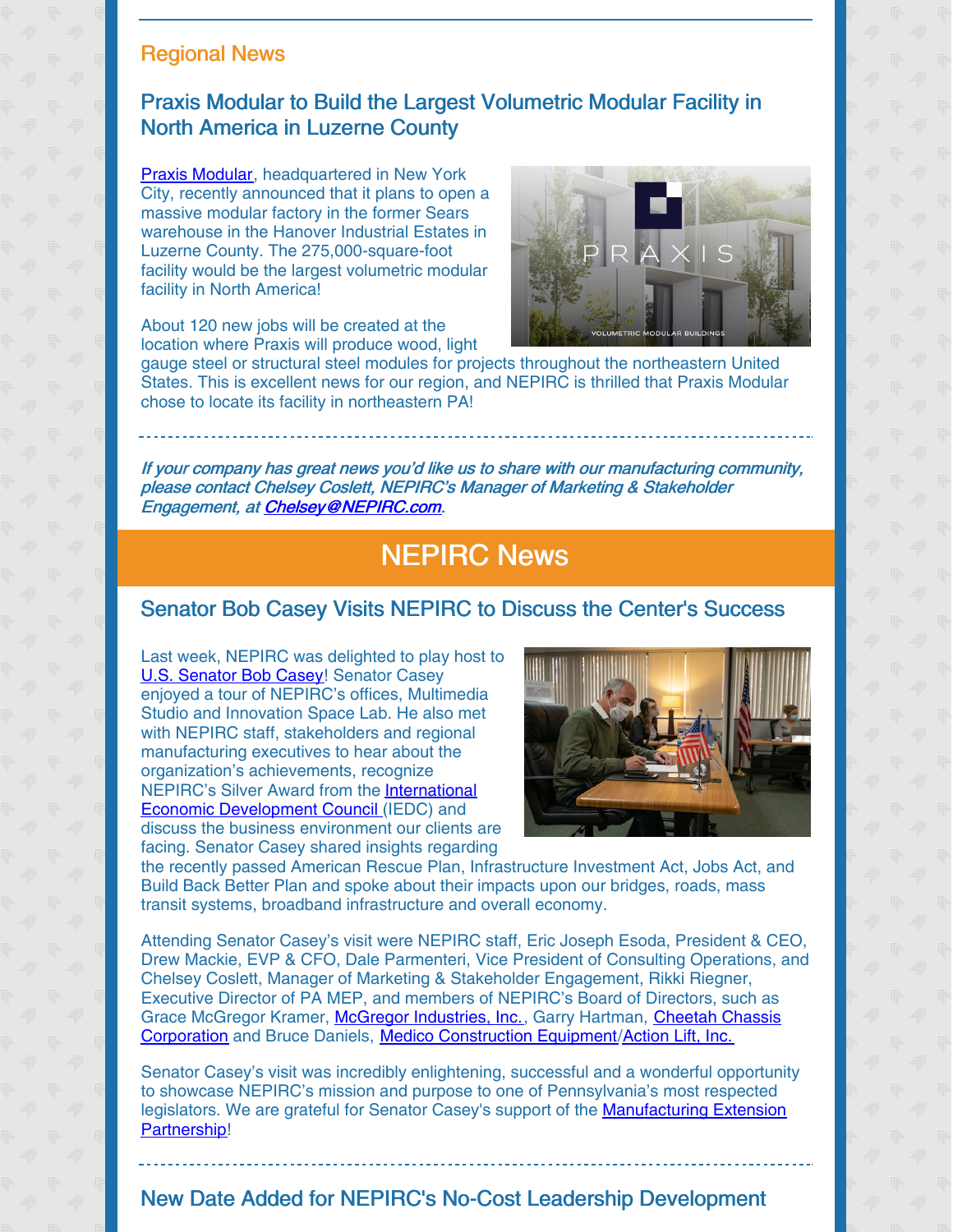#### Essentials

Due to three sold out sessions for NEPIRC's no-cost Leadership Development Essentials in December, another date has been added. On Thursday, December 16<sup>th</sup> from 1:30 to 3:30 p.m., join Leo Gilroy, NEPIRC's Director of Strategy & Innovation, as he discusses workplace challenges and topics that include self-awareness, power & authority, risk & failure and leadership style. Attendees usually go on to participate in NEPIRC's eight-session Leadership Development Essentials Certification course upon completion.



This session will be held via MS Teams. [CLICK](https://www.eventbrite.com/e/217082759377) HERE to register.

#### NEPIRC Announces Winter/Spring 2022 Training Schedule

NEPIRC is pleased to announce its training schedule for the winter and spring of 2022:

Six Sigma Yellow Belt Training - Tuesday, February 1<sup>st</sup> from 8:00 a.m. to 4:00 p.m.; taught by Brian Matyjevich, NEPIRC's Lean Enterprise Consultant & Master Black Belt; presented in a hybrid format.



Leadership Development Essentials – Wednesdays from February 2<sup>nd</sup> through March 23<sup>rd</sup> from 8:00 a.m. to noon; instructed by Leo Gilroy, NEPIRC's Director of Strategy & Innovation; in person only.

Six Sigma Green Belt Training - Thursdays from February 3<sup>rd</sup> through March 3<sup>rd</sup> from 8:00 a.m. to 4:00 p.m.; led by Brian Matyjevich; presented in a hybrid format.

Project Management Program - Thursdays from February 3<sup>rd</sup> through April 7<sup>th</sup> from 8:00 to 11:30 a.m.; facilitated by Leo Gilroy; virtually through MS Teams.

SolidWorks® Essentials Training – February 28<sup>th</sup> through March 4<sup>th</sup> from 8:00 a.m. to 5:00 p.m.; instructed by TriMech Training

No-Cost Overview of ISO 9001:2015 Requirements - Wednesday, March 2<sup>nd</sup> from 8:00 to 11:00 a.m.; led by Brian Matyjevich and Ray Kryeski, NEPIRC's Mechanical Engineer; virtually through MS Teams.

ISO 9001:2015 Internal Auditor Training - Wednesdays from March 9<sup>th</sup> through March 30<sup>th</sup> from 8:00 a.m. to noon; taught by Brian Matyjevich and Ray Kryeski; presented in a hybrid format.

Critical Thinking & Problem Solving Camp - Tuesday, April 5<sup>th</sup> and Thursday, April 7<sup>th</sup> from 8:00 a.m. to 4:00 p.m.; facilitated by Brian Matyjevich; presented in a hybrid format.

For more information about each of these courses and to register, please visit NEPIRC's [Training](https://nepirc.com/nepirc-training-events/) & Events webpage.

#### Limited Sponsorships Still Available for NEPIRC's MFG DAY

NEPIRC is grateful to the 60+ original MFG DAY sponsors and exhibitors that continue to support NEPIRC's May 6<sup>th</sup>, 2022 event. However, there are still a limited number of sponsorships available for new companies that want to be part of the region's largest gathering of manufacturing leaders,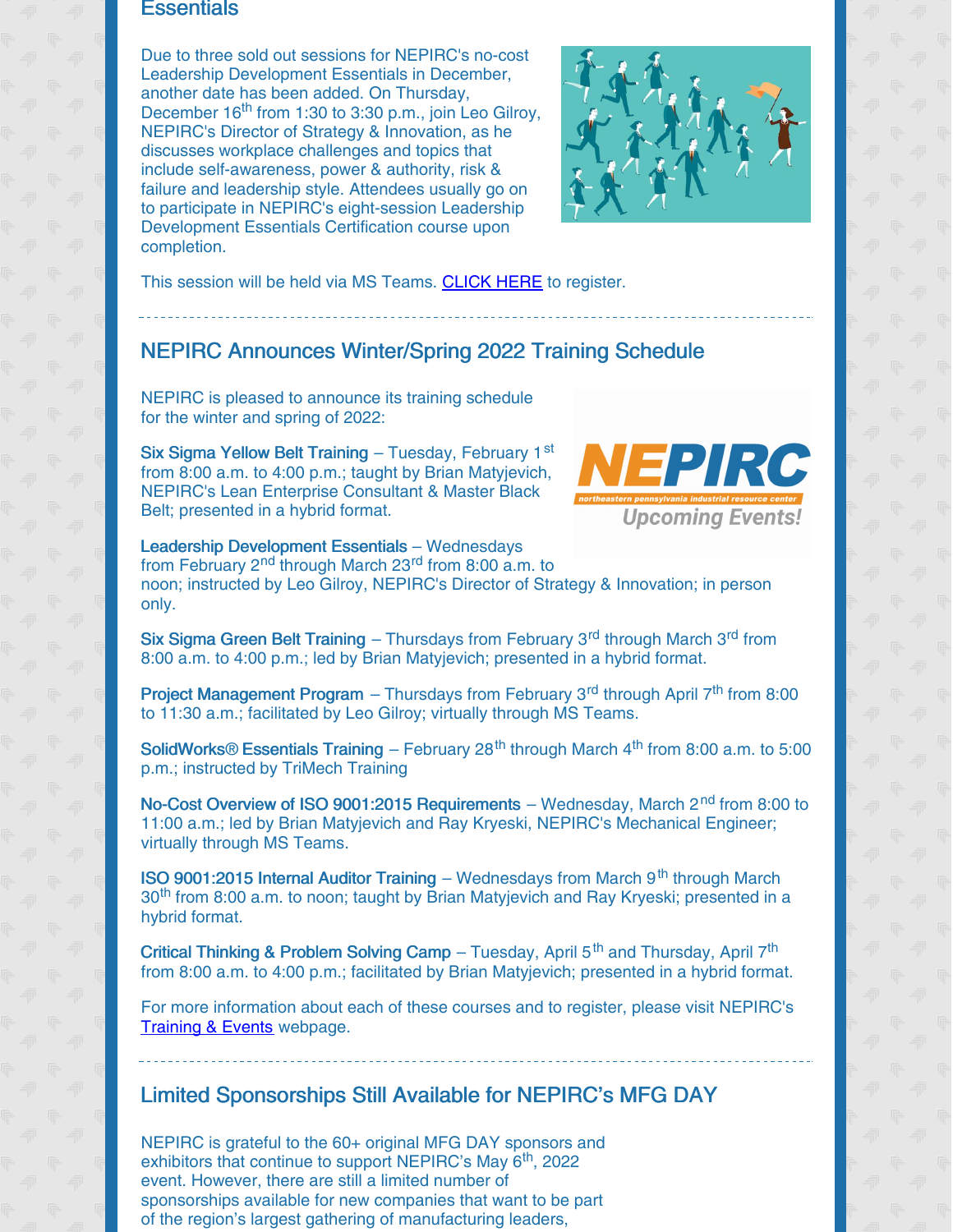decision-makers and innovators. Those new sponsors will capitalize on an expanded event agenda, which now includes a highly interactive and informative workforce attraction and retention component – sure to attract even more attendees. Organizations interested in becoming a sponsor should contact Chelsey Coslett, NEPIRC's Manager of Marketing & Stakeholder Engagement, at **[Chelsey@NEPIRC.com](mailto:Chelsey@NEPIRC.com)**, You can also [CLICK](https://nepirc.com/manufacturing-day-2021/) HERE to learn more.



#### Congratulations to [NEPIRC](https://www.facebook.com/NEPIRC/?__cft__%5B0%5D=AZUOMUX6Rf3yxeDYyA3rw6nWskmBQA_3Zha97S7X7EEPZriNLnY4yNB87vSRosOzfF-b4wAS9Baz0r7kEJJhX-0vMWwxupOAmmObEKRdSqufFt4khuVT5FaVpgJw9CET70rJtYLD73s2ru5qi346HlQ4Udmyhy9jYBs0ogpoby4MaRYh734vVQLpAckyyf4YXoQ&__tn__=kK-R)'s Recent Six Sigma Green Belt Graduates!

Earlier this month, we celebrated NEPIRC's most recent Six Sigma Green Belt graduates. For four weeks, this group of individuals from several regional manufacturing companies, like **[EAM-Mosca](https://www.eammosca.com/) Corporation**, Noble [Biomaterials,](https://noblebiomaterials.com/) General [Dynamics](https://www.gd-ots.com/) OTS, [PFNonwovens,](https://www.collinsaerospace.com/) Tyoga [Container](https://www.tyogacontainer.com/) Co, Collins [Aerospace,](https://psasystems.com/) Romark [Logistics](https://www.romarklogistics.com/) and PSA Systems, gathered together to learn about Six Sigma concepts, roles and implementation approaches that will enable them to identify



Six Sigma execution opportunities. The graduates were also responsible for performing, or assisting in the performance of, a Green Belt project. Brian Matyjevich, NEPIRC's Lean Enterprise Consultant & Master Black Belt, instructed this program.

NEPIRC's next Six Sigma Green Belt course will be held on Thursdays from February 3<sup>rd</sup> to March 3<sup>rd</sup>. To learn more about this program, **[CLICK](https://www.eventbrite.com/e/167778386671) HERE**.

### Noble Biomaterials Employees Complete Corrective Action and Root Cause Analysis Training

A group of employees from Noble Biomaterials recently completed NEPIRC's Corrective Action and Root Cause Analysis Training instructed by Brian Matyjevich.

During the one-day training, the group learned about problem identification and root cause investigation preparation, containment of the problem, process flow vs. corrective action, procedure vs. process, problem definition and requirements and problem solving tools. Before the session commenced, the students shared some of the most pressing job-related issues



they face everyday, which allowed them to practically apply the learned principles throughout the training. Best wishes to this fantastic group of professionals!

#### NEPIRC's Wise Words Book Club - Coming Soon!

NEPIRC is excited to announce that we are replacing the NEPIRC NEWS "What We're Reading" section with a monthly hybrid book club! Each month, book club members will meet either virtually or in person (their preference) to review and discuss a New York Times best selling business or professional development book.